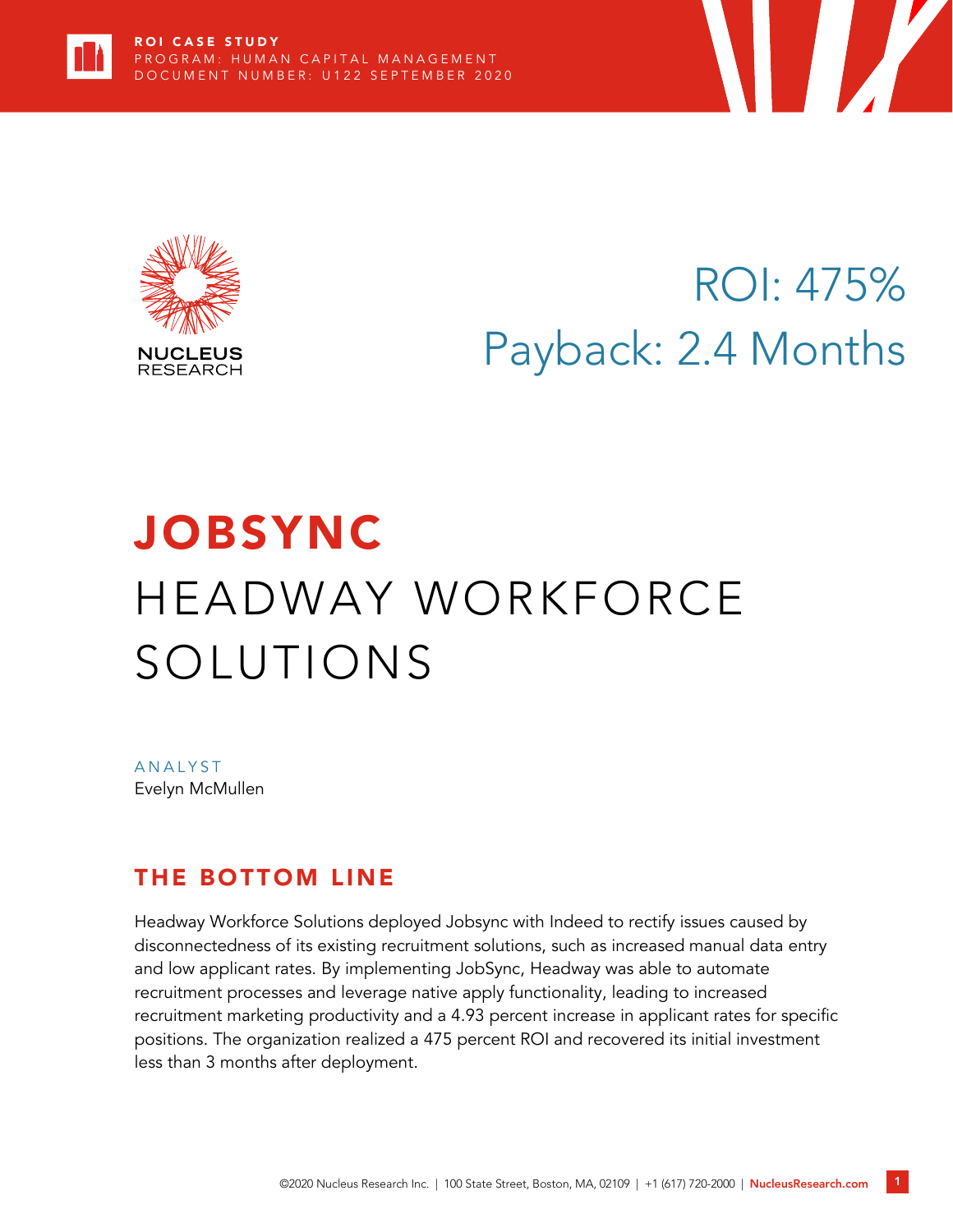

## THE COMPANY

Headway Workforce Solutions is an American staffing and workforce management solutions organization with fewer than 200 employees. The agency offers consulting services for various workforce solutions, such as employer of record services, human capital management (HCM) solutions, and contingent workforce recruitment. Jobs advertised by Headway are in areas including research, professional, contact center, retail, and light industrial.

## THE CHALLENGE

Headway was using its Taleo applicant tracking system (ATS) with Indeed to source applicants for its client's and partner's job postings. The existing system was insufficient in capturing candidate interest, as applications directed through the ATS were time consuming to fill out and submit on the applicant end- resulting in high applicant drop-off rates and few completed applications showing up in the ATS. Additionally, Indeed discontinued integration with Taleo, further hindering recruitment operations. The company continued to use both systems. However, the lack of integration led recruitment marketing staff to spend an average of 10 hours a week manually posting jobs and importing applicant data into the ATS.

Concurrently, Headway partnered with a firm that conducts government research studies to source candidates for field research positions. These positions were unable to be advertised on Indeed, as EEOC questions could not be built into the Indeed application and the postings no longer routed applicants to the company's ATS. This underscored the need for a solution that would connect the systems and provide a better candidate experience.

Cost : Benefit **1 : 6.0** 

# THE STRATEGY

After determining the need to increase applicant rates and streamline recruiting processes, Headway searched for a solution. The company decided to implement Jobsync with Indeed, as the solutions support for Indeed and Taleo would allow managers to leverage it as a tool to reconnect the disparate systems. This enabled the company to keep existing infrastructure and avoid the costs of a new talent acquisition system.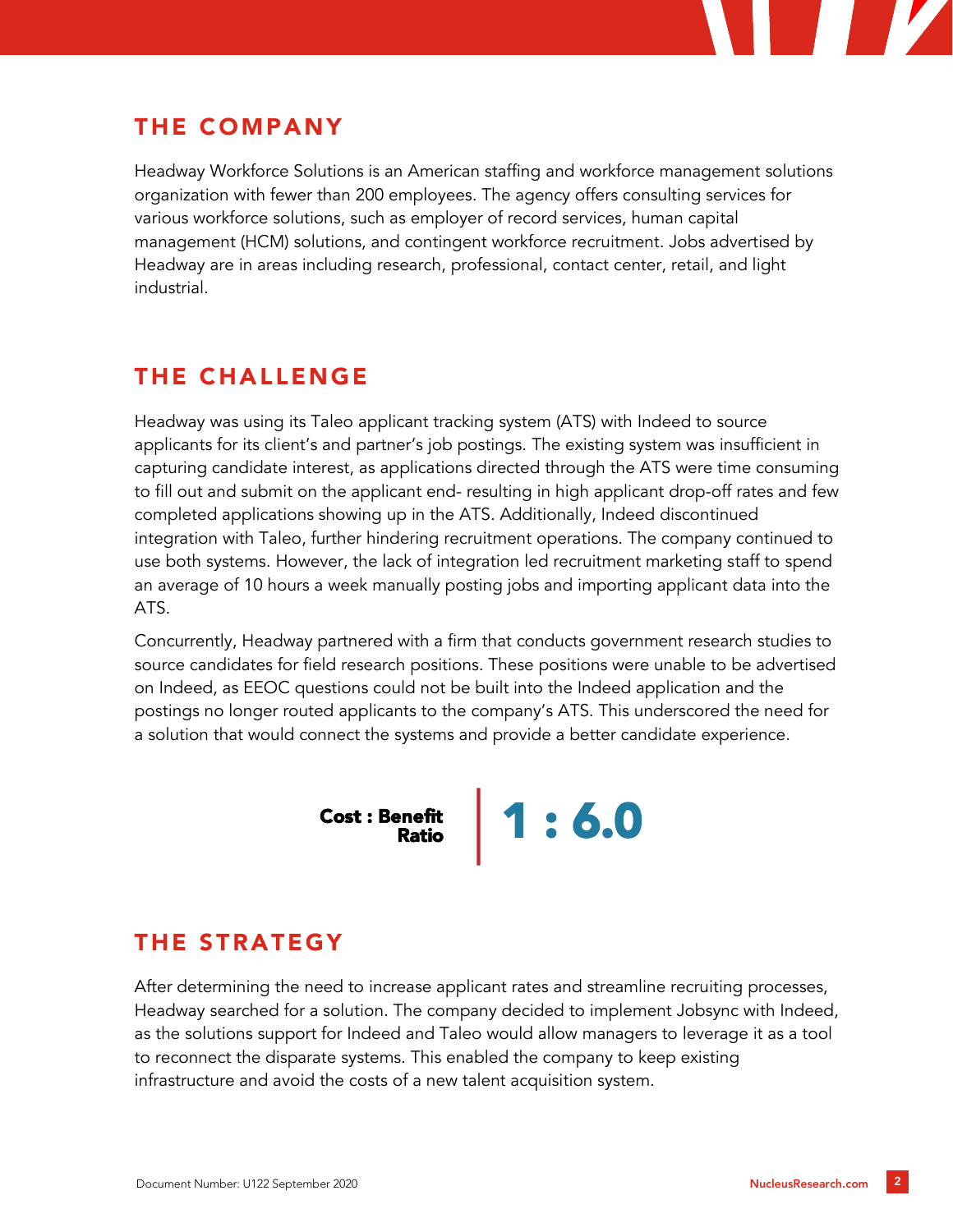Headway purchased two job feeds in late 2019, one for general openings and another for field research positions through the company's government research partner. Upon deployment, custom questions were able to be added to Indeed's one-click applications and facilitated a transformation to native apply functionality, which delivered a more complete overview of each applicant into the ATS. Instantly, field research positions that were previously unable to be posted to the Job Board could be accessed by a broader audience of jobseekers with EEOC questions included.



#### CUMULATIVE NET BENEFIT

## KEY BENEFIT AREAS

Key benefit areas seen as a result of the JobSync deployment include increased manager productivity and increased applicant rate for field research positions through its partner organization.

Increased applicant rate. Previously, Headway was unable to capture any applicants for its partner's field research positions due to Indeed's inability to support EEOC questions through its one-click applications. Implementing JobSync allowed these and other custom questions to be added to applications to enable native apply functionality and increased the volume of applicants for field research positions by 4.93 percent and reduced cost per applicant (CPA) by 53 percent. By leveraging native applications, organizations are able to capture more candidate interest while delivering a more complete application to the employer, as opposed to one-click applications that are limited to contact information and a pre-uploaded resume.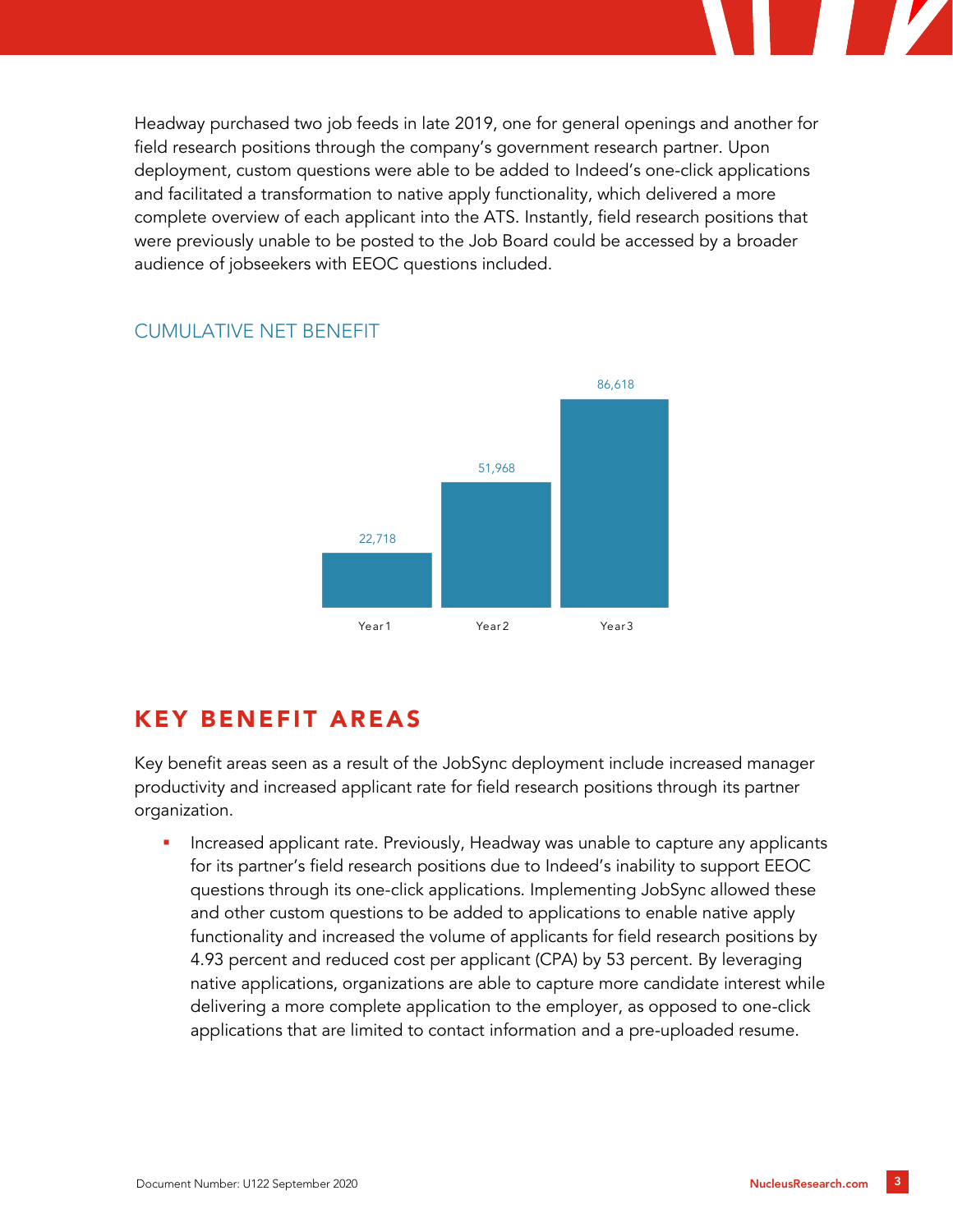

Increased Productivity. Using its previous system for recruitment, Headway recruitment marketing staff spent an average of 10 hours per week completing manual tasks such as posting jobs and importing application data into Taleo. By leveraging Jobsync, these processes were completely automated, allowing administrative time to be reallocated to other value-add tasks, such as posting on other job boards.

### KEY COST AREAS

The largest cost area of the Jobsync implementation is the one-time implementation fee and subsequent monthly fees to maintain the two job feeds. Additional cost areas include administrator time spent learning how to use the new system.

### LESSONS LEARNED

Organizations often have difficulty making a business case for recruitment software, as the costs seemingly outweigh the benefits. With a solution such as JobSync that does not require costly deployments or IT maintenance, quantifiable benefits are made more apparent. JobSync's integration with both Taleo and Indeed allowed the organization to bridge a gap between existing recruitment infrastructure rather than start over with a new system.



#### NET CASH FLOWS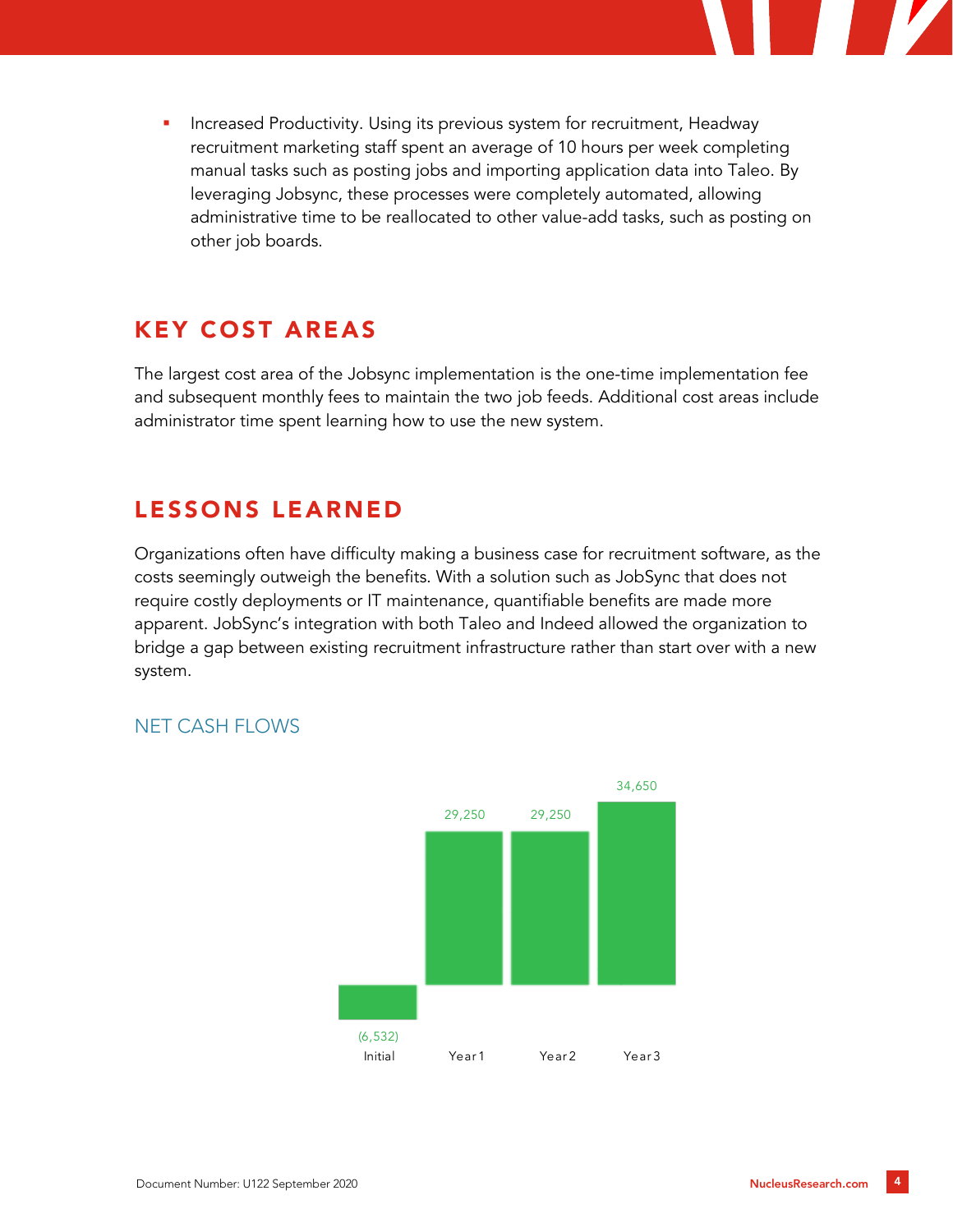

# CALCULATING THE ROI

Nucleus Research analyzed the costs of software, hardware, personnel, professional services, and user training over a three-year period to quantify Headway Workforce Solution's total investment in JobSync technology. Indirect benefits quantified include administrative time savings from automated recruitment processes. Benefits not quantified include increased applicant rate and reduction in CPA.